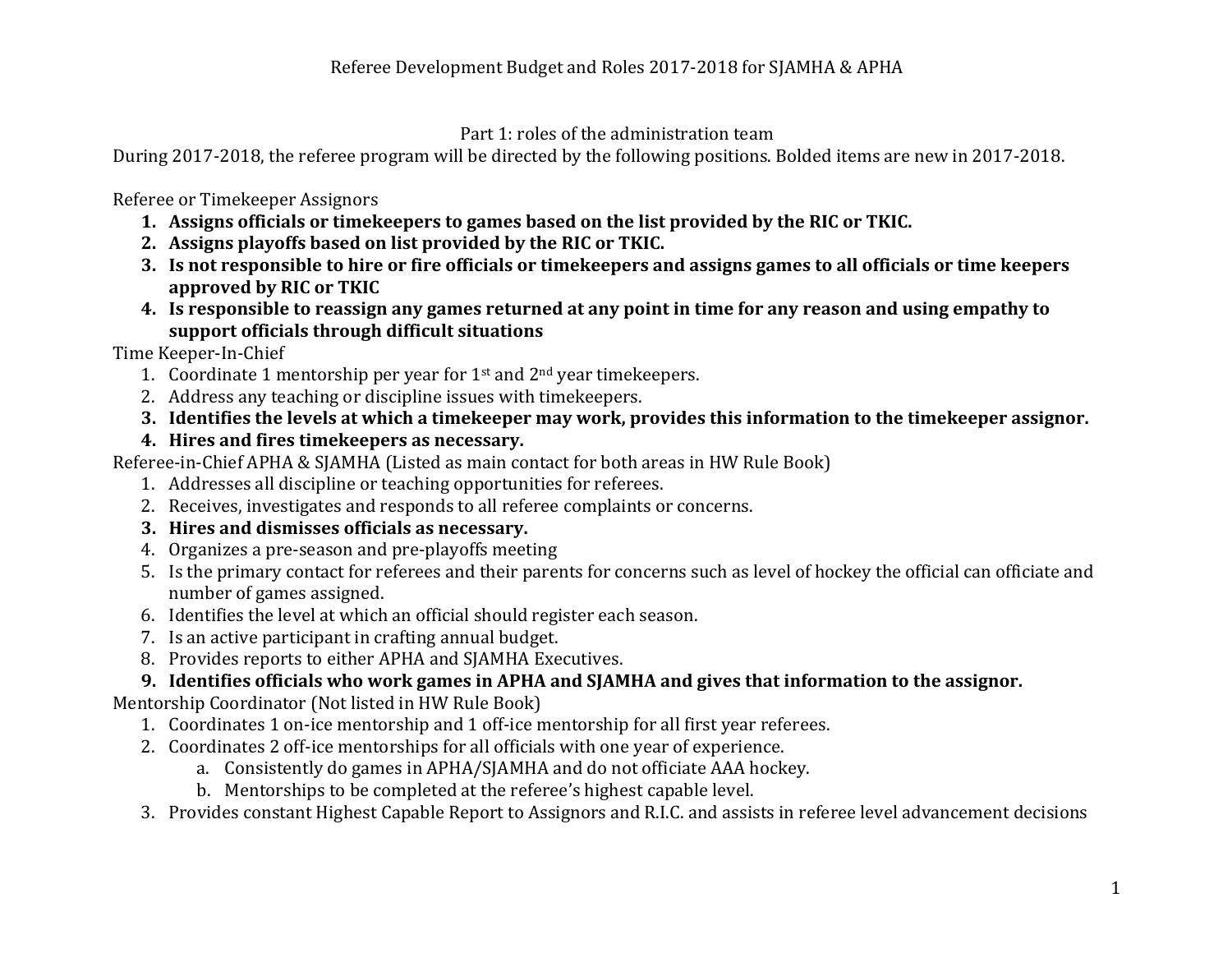Referee Development Budget and Roles 2017-2018 for SJAMHA & APHA

- 4. Recruits, trains and assigns mentors; provides feedback to mentors about quality of in-person and written feedback.
- 5. Provides reports to either APHA and SJAMHA executives.
- 6. Assigns mentors to playoff games to support younger officials or officials who are working games at his or her HCL.

**Monitoring Referee Abuse (this could be one of the above positions or a different person)** 

- 1. Phones each referee at least once during the season to check in.
- 2. Monitors submissions of referee abuse form through referee website.
- **3.** Forwards referee abuse reports to the appropriate association.
- **4.** Sends out a weekly email reminding officials to anonymously report referee abuse through website.

| Expense                                                            | 2017-2018                                              | <b>Notes</b>                                                                                                                                                                                                                                                                                                                                                                                                                                                                                                                                                                                                                  |
|--------------------------------------------------------------------|--------------------------------------------------------|-------------------------------------------------------------------------------------------------------------------------------------------------------------------------------------------------------------------------------------------------------------------------------------------------------------------------------------------------------------------------------------------------------------------------------------------------------------------------------------------------------------------------------------------------------------------------------------------------------------------------------|
| Referee-In-Chief                                                   | \$1000                                                 | In 2017-2018, the RIC is responsible to manage all referee complaints and coordinate a pre-season<br>meeting and a pre-playoff meeting.                                                                                                                                                                                                                                                                                                                                                                                                                                                                                       |
| <b>Mentorship Coordinator</b>                                      | \$1500                                                 | The honorarium of \$1500 pays the mentorship coordinator for managing mentors, mentorship<br>assigning, and paperwork, tracking development in both the regular season and playoffs.                                                                                                                                                                                                                                                                                                                                                                                                                                          |
| Timekeeper-In-Chief                                                | \$500                                                  | The TK-I-C is responsible for coordinating mentorships and using complaints or feedback<br>about timekeepers to teach the timekeepers.                                                                                                                                                                                                                                                                                                                                                                                                                                                                                        |
| New Initiative:<br><b>Monitoring Referee</b><br>Abuse              | \$500                                                  | This new initiative is designed to increase opportunities for referees to report referee<br>abuse. There will be three strategies to do so: 1) Every referee will receive one phone call<br>after November 1 then another phone call, time permitting, during the second half. 2) The<br>referee website will have a form that referees can fill out to anonymously to report abuse.<br>3) A weekly reminder email will be sent out to officials reminding them to report abuse<br>through the website. All abuse situations will be reported to the executives who may chose<br>to deal directly with the teams in question. |
| Mentorship Fees for<br>Referees (\$20 per<br>mentorship 2017-2018) | Up to \$9000<br>depending on<br>playoff<br>mentorships | The regular season requires 150 mentorships (\$3000) to provide 2 mentorships for each of the approximately<br>70 younger officials. The playoffs require up to \$6000 to provide: 1) blanket mentorships for the first week of<br>playoffs and 2) targeted mentorships for games where the officials are working at or near his or her HCL for all                                                                                                                                                                                                                                                                           |

## Part 2: 2017-2018 Officials' Operating Budget